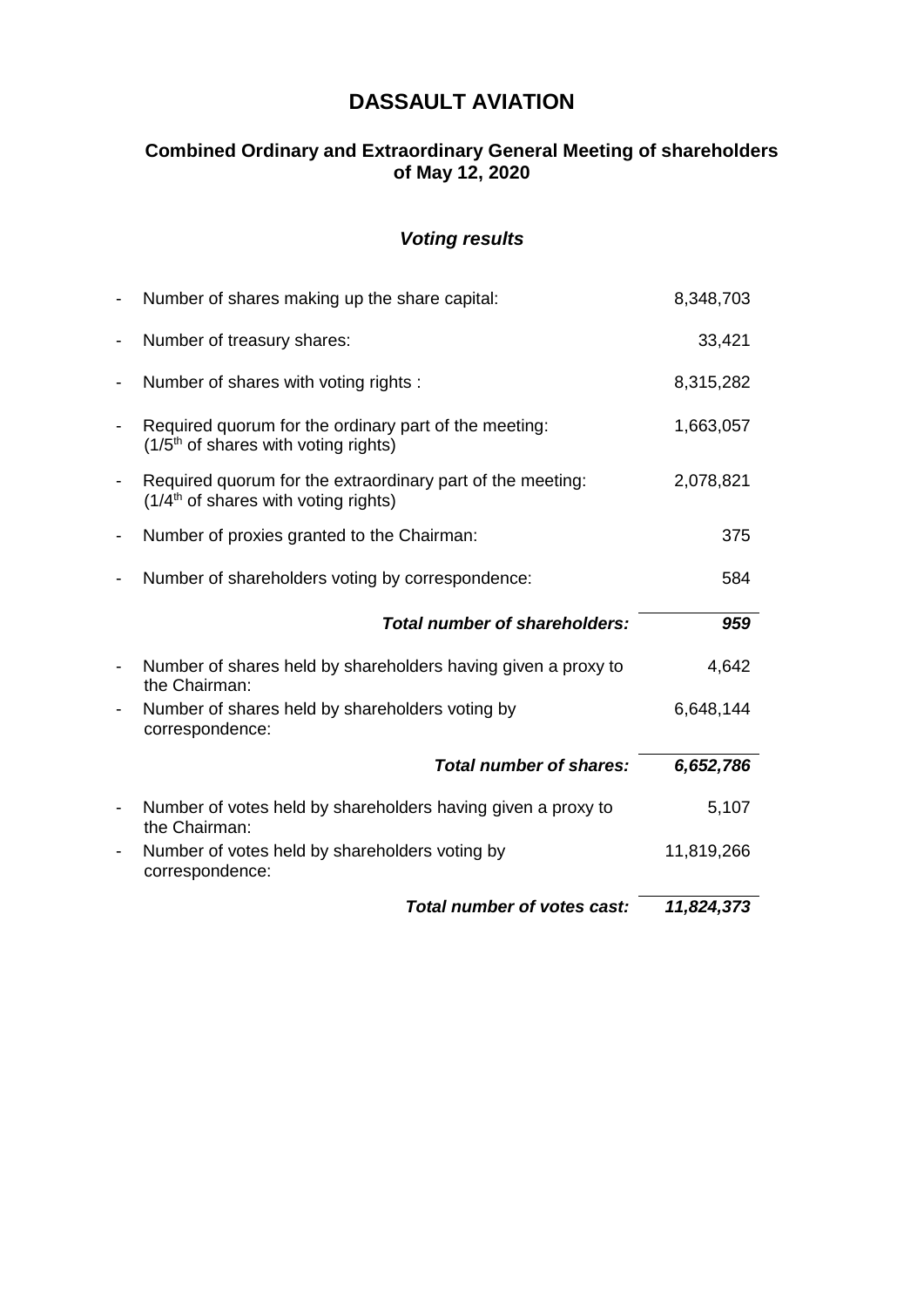- Voting results:

### - *First resolution (Approval of the annual financial statements for fiscal year 2019):*

Total number of cast votes: 11,821,359 votes, i.e. 87.63% of the 13,489,920 votes attached to the 8,315,282 shares with voting rights Number of votes for: 11,812,783 votes, i.e. 99.93% of cast votes Number of votes against: 8,576 votes Number of abstentions: 3,014 votes

## - *Second resolution (Approval of the consolidated financial statements for fiscal year 2019):*

Total number of cast votes: 11,821,352 votes, i.e. 87.63% of the 13,489,920 votes attached to the 8,315,282 shares with voting rights Number of votes for: 11,812,776 votes, i.e. 99.93% of cast votes Number of votes against: 8,576 votes Number of abstentions: 3,021 votes

## - *Third resolution (Allocation and distribution of the net income of the Parent Company):*

Total number of cast votes: 11,824,279 votes, i.e. 87.65% of the 13,489,920 votes attached to the 8,315,282 shares with voting rights Number of votes for: 11,823,688 votes, i.e. 99.99% of cast votes Number of votes against: 591 votes Number of abstentions: 94 votes

## - *Fourth resolution (Approval of the elements of compensation due or attributed for fiscal year 2019 to the Directors):*

Total number of cast votes: 11,808,913 votes, i.e. 87.54% of the 13,489,491 votes attached to the 8,315,060 shares with voting rights (Ms. Marie-Hélène Habert, Catherine Dassault, Lucia Sinapi-Thomas and Mathilde Lemoine and Mr. Charles Edelstenne, Olivier Dassault and Henri Proglio, having interest, holding together 226 votes, did not take part in the vote) Number of votes for: 11,099,278 votes, i.e. 93.99% of cast votes Number of votes against: 709,635 votes Number of abstentions: 15,070 votes

## - *Fifth resolution (Approval of the elements of compensation due or attributed for fiscal year 2019 to Mr. Eric TRAPPIER, Chairman and Chief Executive Officer):*

Total number of cast votes: 11,803,693 votes, i.e. 87.54% of the 13,484,310 votes attached to the 8,311,454 shares with voting rights (Mr. Éric Trappier, having interest, holding 5,610 votes, did not take part in the vote) Number of votes for: 11,044,693 votes, i.e. 93.57% of cast votes Number of votes against: 759,000 votes Number of abstentions: 15,070 votes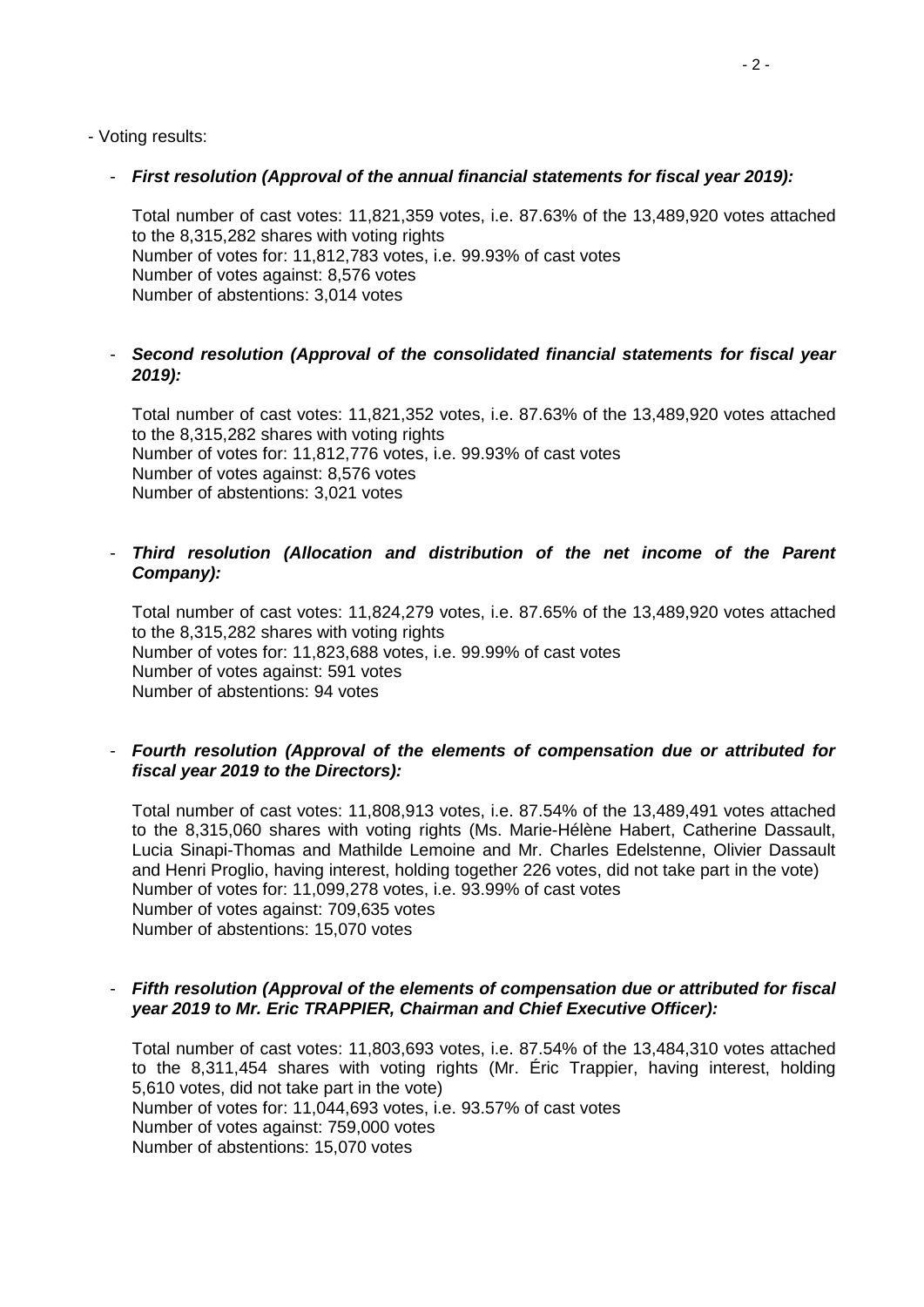#### - *Sixth resolution (Approval of the elements of compensation due or attributed for fiscal year 2019 to Mr. Loïk SEGALEN, Chief Operating Officer):*

Total number of cast votes: 11,804,410 votes, i.e. 87.54% of the 13,485,027 votes attached to the 8,311,970 shares with voting rights (Mr. Loïk Segalen, having interest, holding 4,893 votes, did not take part in the vote) Number of votes for: 11,028,339 votes, i.e. 93.43% of cast votes Number of votes against: 776,071 votes Number of abstentions: 15,070 votes

#### - *Seventh resolution (Approval of the 2020 compensation policy for the Directors):*

Total number of cast votes: 11,821,004 votes, i.e. 87.63% of the 13,489,491 votes attached to the 8,315,060 shares with voting rights (Mrs. Marie-Hélène Habert, Catherine Dassault, Lucia Sinapi-Thomas and Mathilde Lemoine and Messrs Charles Edelstenne, Olivier Dassault and Henri Proglio, having interest, holding together 226 votes, did not take part in the vote)

Number of votes for: 11,811,254 votes, i.e. 99.92% of cast votes Number of votes against: 9,750 votes Number of abstentions: 2,979 votes

#### - *Eighth resolution (Approval of the 2020 compensation policy of the Chairman and Chief Executive Officer):*

Total number of cast votes: 11,803,680 votes, i.e. 87.54% of the 13,484,310 votes attached to the 8,311,454 shares with voting rights (Mr. Eric Trappier, having interest, holding 5,610 votes, did not take part in the vote) Number of votes for: 10,967,026 votes, i.e. 92.91% of cast votes Number of votes against: 836,654 Number of abstentions: 15,083

## - *Ninth resolution (Approval of the 2020 compensation policy of the Chief Operating Officer):*

Total number of cast votes: 11,685,414 votes, i.e. 86.98% of the 13,433,636 votes attached to the 8,310,786 shares with voting rights (Mr. Loïk Segalen, having interest, holding 3,217 votes, did not take part in the vote) Number of votes for: 10,912,597 votes, i.e. 93.39% of cast votes Number of votes against: 836,654 Number of abstentions: 15,083

#### - *Tenth resolution (Renewal of term as Director of Ms. Catherine DASSAULT):*

Total number of cast votes: 11,824,227 votes, i.e. 87.65% of the 13,489,869 votes attached to the 8,315,256 shares with voting rights (Ms. Catherine DASSAULT, having interest, holding 51 votes, did not take part in the vote) Number of votes for: 11,283,900 votes, i.e. 95.43% of cast votes Number of votes against: 540,327 Number of abstentions: 95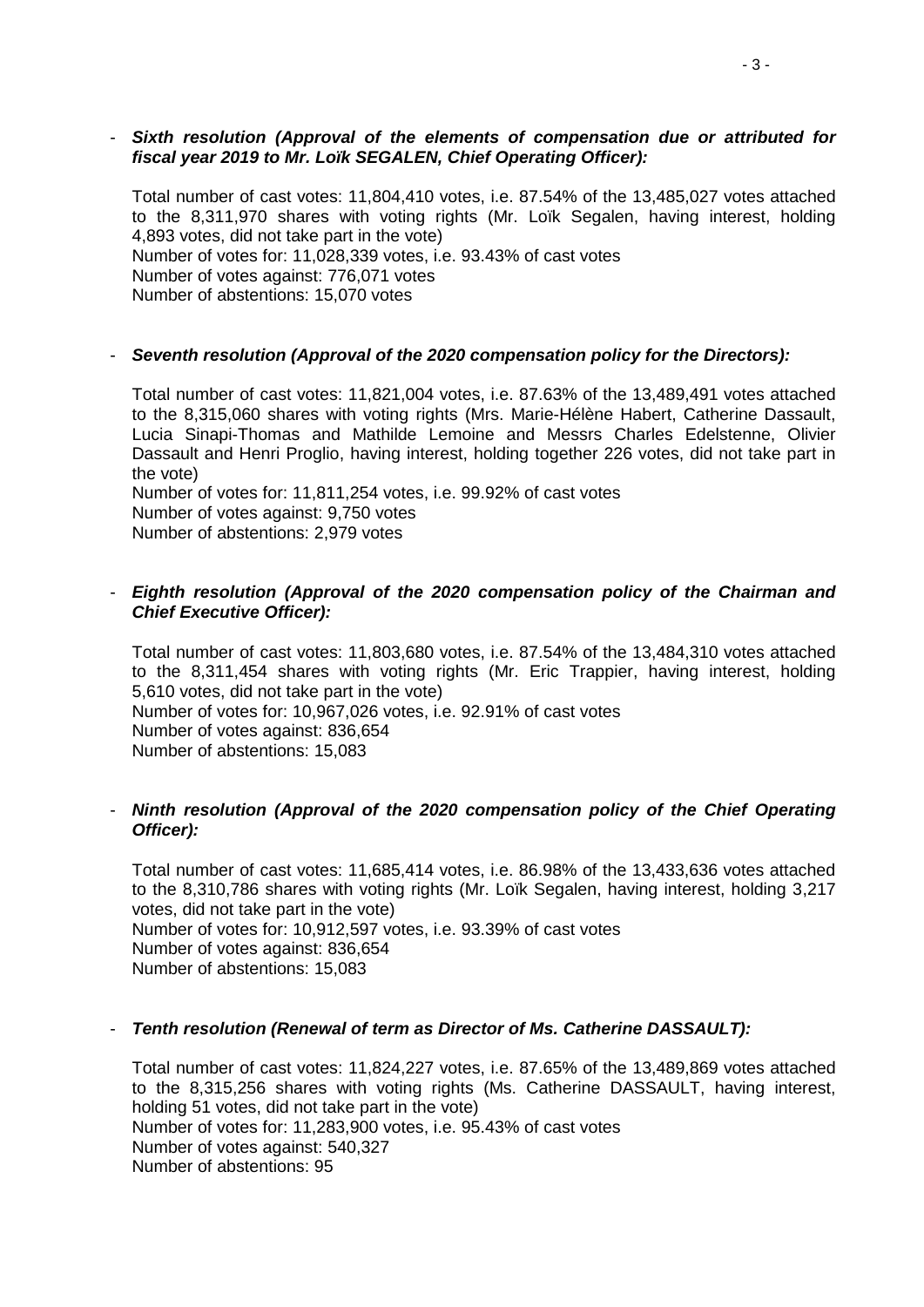### - *Eleventh resolution (Renewal of term as Director of Ms. Mathilde LEMOINE):*

Total number of cast votes: 11,821,385 votes, i.e. 87.63% of the 13,489,870 votes attached to the 8,315,257 shares with voting rights (Ms. Mathilde LEMOINE, having interest, holding 50 votes, did not take part in the vote) Number of votes for: 11,732,717 votes, i.e. 99.25% of cast votes Number of votes against: 88,668 Number of abstentions: 2,938

## - *Twelfth resolution (Appointment of PricewaterhouseCoopers as statutory auditor):*

Total number of cast votes: 11,824,291 votes, i.e. 87.65% of the 13,489,920 votes attached to the 8,315,282 shares with voting rights Number of votes for: 11,823,936 votes, i.e. 99.99% of cast votes Number of votes against: 355 Number of abstentions: 82

## - *Thirteenth resolution (Renewal of Mazars SA as statutory auditor):*

Total number of cast votes: 11,824,291 votes, i.e. 87.65% of the 13,489,920 votes attached to the 8,315,282 shares with voting rights Number of votes for: 11,689,749 votes, i.e. 98.86% of cast votes Number of votes against: 134,542 Number of abstentions: 82

## - *Fourteenth resolution (Authorization to be given to the Board of Directors to allow the Company to purchase its own shares under a share buyback program):*

Total number of cast votes: 11,824,345 votes, i.e. 87.65% of the 13,489,920 votes attached to the 8,315,282 shares with voting rights Number of votes for: 11,320,641 votes, i.e. 95.74% of cast votes Number of votes against: 503,704 Number of abstentions: 28

### - *Fifteen resolution (Authorization to be given to the Board of Directors to reduce the Company's share capital by cancellation of shares purchased or to be purchased under the scope of a share buyback program):*

Total number of cast votes: 11,824,345 votes, i.e. 87.65% of the 13,489,920 votes attached to the 8,315,282 shares with voting rights Number of votes for: 11,790,097 votes, i.e. 99.71% of cast votes Number of votes against: 34,248 Number of abstentions: 28